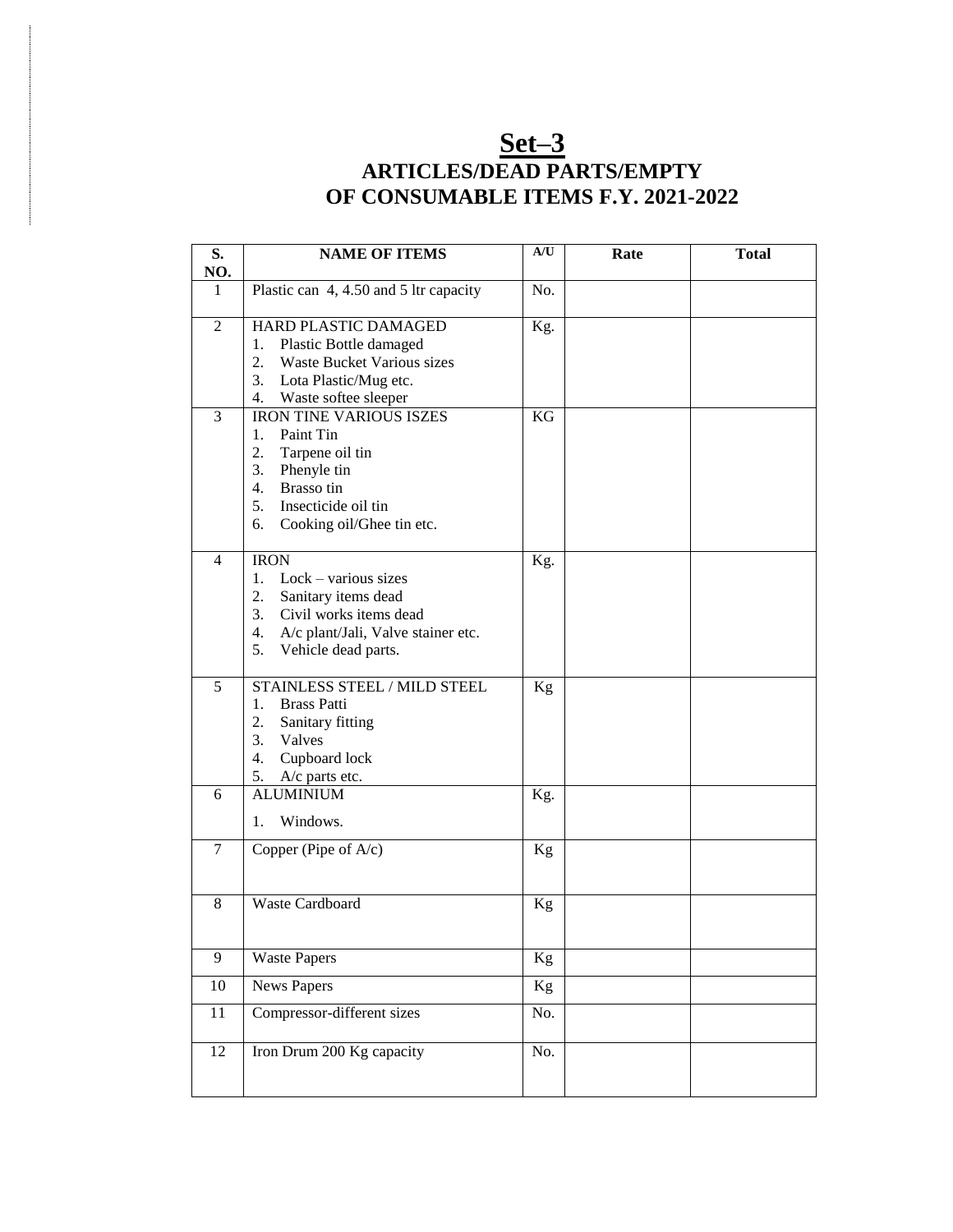| 13 | <b>Fuse Tube Rods</b>    | N <sub>o</sub> |  |
|----|--------------------------|----------------|--|
| 14 | Chokes-various sizes     | N <sub>o</sub> |  |
| 15 | Glass Vial               | Kg             |  |
| 16 | Used Engine Oil          | Ltr            |  |
| 17 | <b>Damaged Batteries</b> | Kg.            |  |
| 18 | Copper Wire              | Kg             |  |

#### **ACCEPTED**:

M/S------------------------------------------------------------------------

SIGNATURE\_\_\_\_\_\_\_\_\_\_\_\_\_\_\_\_\_\_\_\_\_\_\_\_\_\_\_\_\_\_\_\_\_\_

 $NAME$ 

PHONE\_\_\_\_\_\_\_\_\_\_\_\_\_\_\_\_\_\_\_\_\_\_\_\_\_\_\_\_\_\_\_\_\_\_\_\_\_\_\_